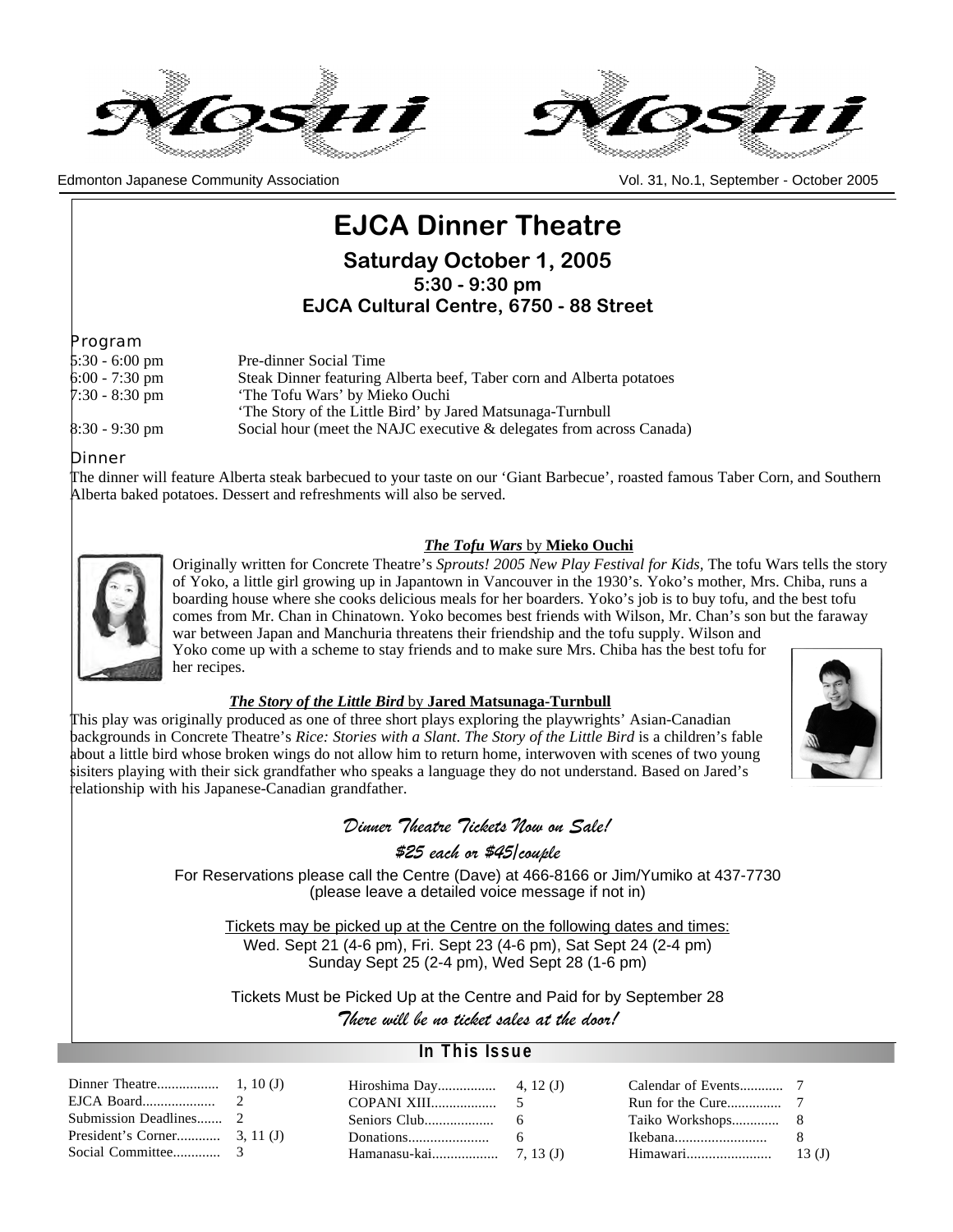# 2004 - 2005 EJCA Board of Directors & Committees

**President** Mike Murakami - 433-9029

**1st Vice-President** Cathy Tennant - 436-6291

**2nd Vice-President** Hideji Ono - 458-7269

**Secretary-Treasurer** Jim Hoyano - 437-7730

**Finance Committee** Wray Tsuji - 484-6291 Rick Hirata - 438-2747 Tatsuya Kin - 439-3979

**Seniors** Yumiko Hoyano - 437-7730

*Published by*

*Edmonton Japanese Community Association*

*Editorial Address: 6750 - 88 Street Edmonton, Alberta T6E 5H6 Tel: (780) 466-8166 Fax: (780) 465-0376* website: www.ejca.org

*English Section Editor: Jim Hoyano Japanese Section Editor: Yumiko Hoyano*

> *Support Staff: Soly Sawada Daiyo Sawada Sandy Nakashima Tom Nakashima*

*"Moshi Moshi is a publication of the Edmonton Japanese Community Association. Its objective is to disseminate information of interest to the Japanese community and those interested in Japanese culture, including announcements of upcoming events.*

**Past-President** Yumiko Hoyano - 437-7730

**Social Committee** Cathy Tennant - 436-6291 Edie Nagata - 484-5495 Joe Sumiya - 917-3356 Scott Sutton - 994-6519

**Sports & Youth** Yuri Nakano - 437-5294

**NAJC Committee** Mike Murakami - 433-9029

**Scholarships & Awards** Yoshiaki Hirata - 438-2747 Daiyo Sawada - 436-4797

**Japan Today School Program** Hideji Ono - 458-7269 Monica Johnson - 447-3092

**Membership** Joe Sumiya - 917-3356 **Wellness-In-Living Committee**

Yumiko Hoyano - 437-7730 Mike Murakami - 433-9029 Daiyo Sawada - 436-4797 Junichi Hashimoto - 437-5911 Aiko Murakami - 433-9029

**Joint Committee** Mike Murakami - 433-9029 Joe Sumiya - 917-3356 Sanae Ohki - 459-3862

**Himawari Liaison** Yumiko Hoyano - 437-7730

**MEJCS Liaison** TBA

**JET Liaison** Monica Johnson - 447-3092

**Devonian Garden Advisory Committee** Hideji Ono - 458-7269 Wray Tsuji - 484-6291

## Deadline for Submissions for the Next Issue (Vol. 31, No. 2) is November 10 , 2005

Submission Deadlines for other upcoming issues:

Volume 31, No. 3 - January 10, 2006 Volume 31, No. 4 - March 10, 2006 Volume 31, No. 5 - May 10, 2006 Volume 31, No. 6 - July 10, 2006 Volume 32, No. 1 - September 10, 2006

# EJCA Mission & Vision Statements

## Mission

- To facilitate the development of an inclusive and vibrant Japanese Canadian Community within a multicultural Edmonton.
- To support the objectives of the National Association of Japanese Canadians by promoting respect and harmony among people of various cultures in the Edmonton area.

## Vision

• A dynamic and evolving community that sustains a sense of wellbeing built upon awareness of Japanese heritage in Canada.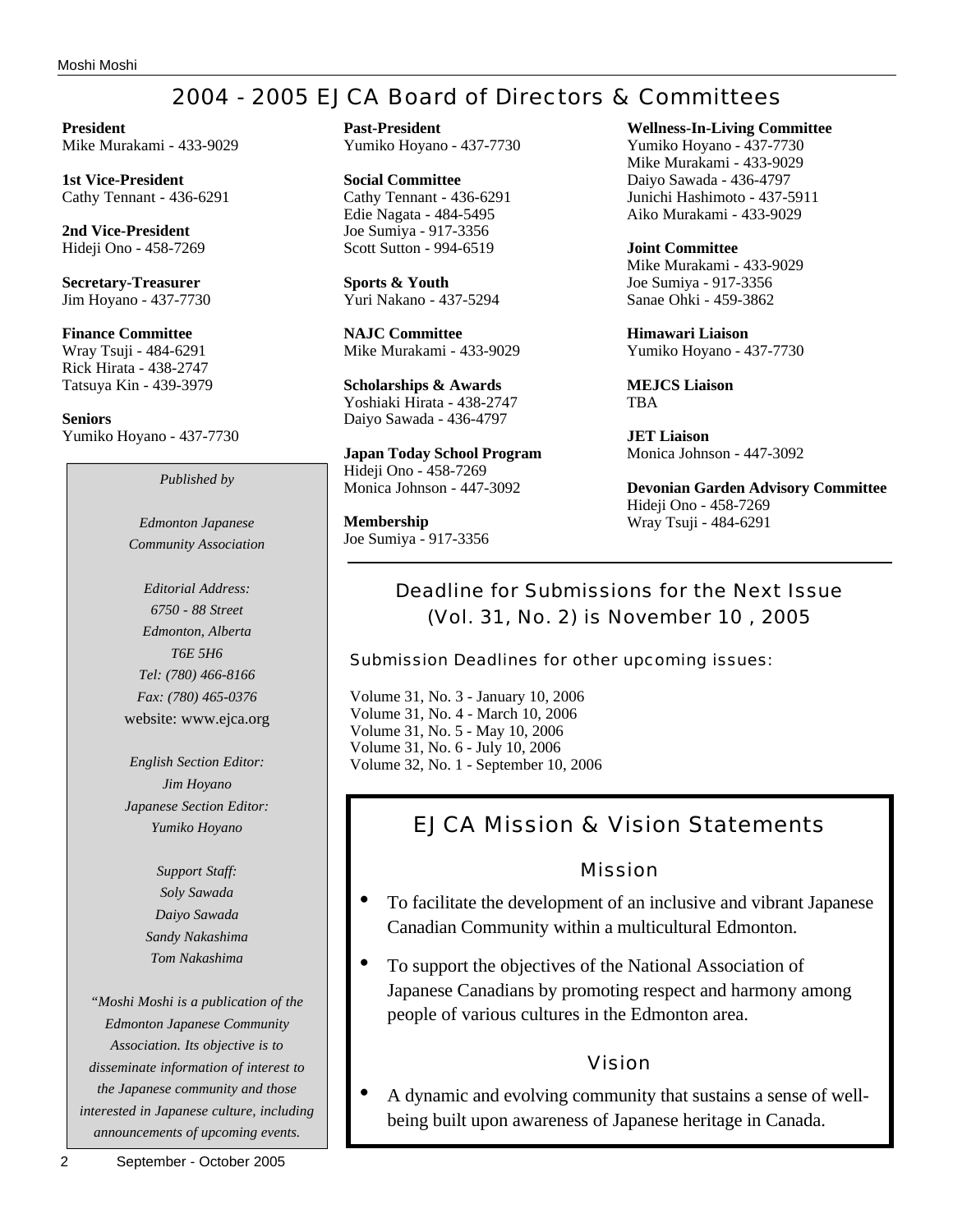# President's Corner

### Mike Murakami

Henry Ford once said, "Coming together is a beginning, staying together is progress, working together is success." As a vibrant Japanese Canadian community organization EJCA has successfully evolved under the four years of Yumiko Hoyano's leadership. The difficult journey of leading a community association with as many diverse and divergent interests as EJCA is a big, big challenge. Yumiko should be commended for helping to bring to EJCA a larger perspective of our community's possibilities – not from worm's eye views of its problems.

This larger perspective of our community's possibilities can:

- 1) help us understand that as holders of a shared vision that we must act both as leaders and achievers.
- 2) focus people's decent instincts to fortify the fabric of our community relationships.
- 3) bridge culture, language and generation differences.
- 4) understand the personal relationships that can interact to erode, or enhance our community's highest common denominators.
- 5) engage creativity as a powerful change agent to bring community possibilities to life.
- Yumiko-san, congratulations on doing such a magnificent job! We are all blessed!

I am very optimistic that our roster of talented board members can work together with the community to build on this larger perspective in addressing EJCA's future needs. However, as I have several other projects on my plate, I'm looking forward and excited to share the duties of EJCA president with fellow board member Cathy Tennant, the 1st Vice-President, and to work in close collaboration with the board and community partners from EJCA affiliated organizations.

The upcoming EJCA board retreat in November will be yet another opportunity for the board to tweak existing programs, and focus on ways to help our commu-nity realize that distinct communities are not separate but rather in-ter-con-nected threads in the Canada's unique multicultural tapestry. That about 90% of folks participating in EJCA affiliated cultural programs are of non-Japanese heritage probably reflects this reality. Suc-cess from modest, but meaningful projects personifies the value of collaborative self-discovery and builds com-mu-nity spirit. For example, the many great EJCA cultural pro-jects have inher-ent catalyzing properties to expand cross-cultural awareness and boost com-mu-nity spirit.

*"All of the arts; oral traditions, music, ritual, the visible arts, the theatre, must singly and together create the most comprehen-sive art of all, a human-ized society, and its masterpiece, transformed human spirits." –anon*



## Special Thanks from the EJCA Social Committee

### Cathy Tennant & Edie Nagata

Throughout the year the EJCA has been fortunate in being supported by a small but growing number of volunteers at various events, and through gifts and donations.

We would like to thank Dave Okumiya for his generous donation of Japanese gift bags which included gift boxed Japanese sweets, dorayaki, yokan, cookies, and children's candies. The beautiful bags were happily received by every family at the Christmas party as door prizes and the dorayaki also saw us through various social-cultural events such as the Japanese Consulate Office's farewell reception and the Hiroshima Day commemorative event. This donation was a wonderful surprise!

One of our most faithful volunteers through 2004/05 has been Mami Hara. She has been visiting from Hikaru, Yamaguchi, Japan since last year and is a dietician who also has a background in hair-dressing. Mami played a much appreciated role at each social event, manju-making blitz and in the O-bento Pilot Program. Many of you would not recognize Mami hiding under her Awaodori hat, but some might remember her on the stage as a Wakaba-kai dancer at the New Year Party & Karaoke Concert. And a few others will know Mami from Meals-On-Wheels where she volunteers three times a week. Please take the opportunity to thank her for her involvement in our community this year!

"Domo arigato" to you both!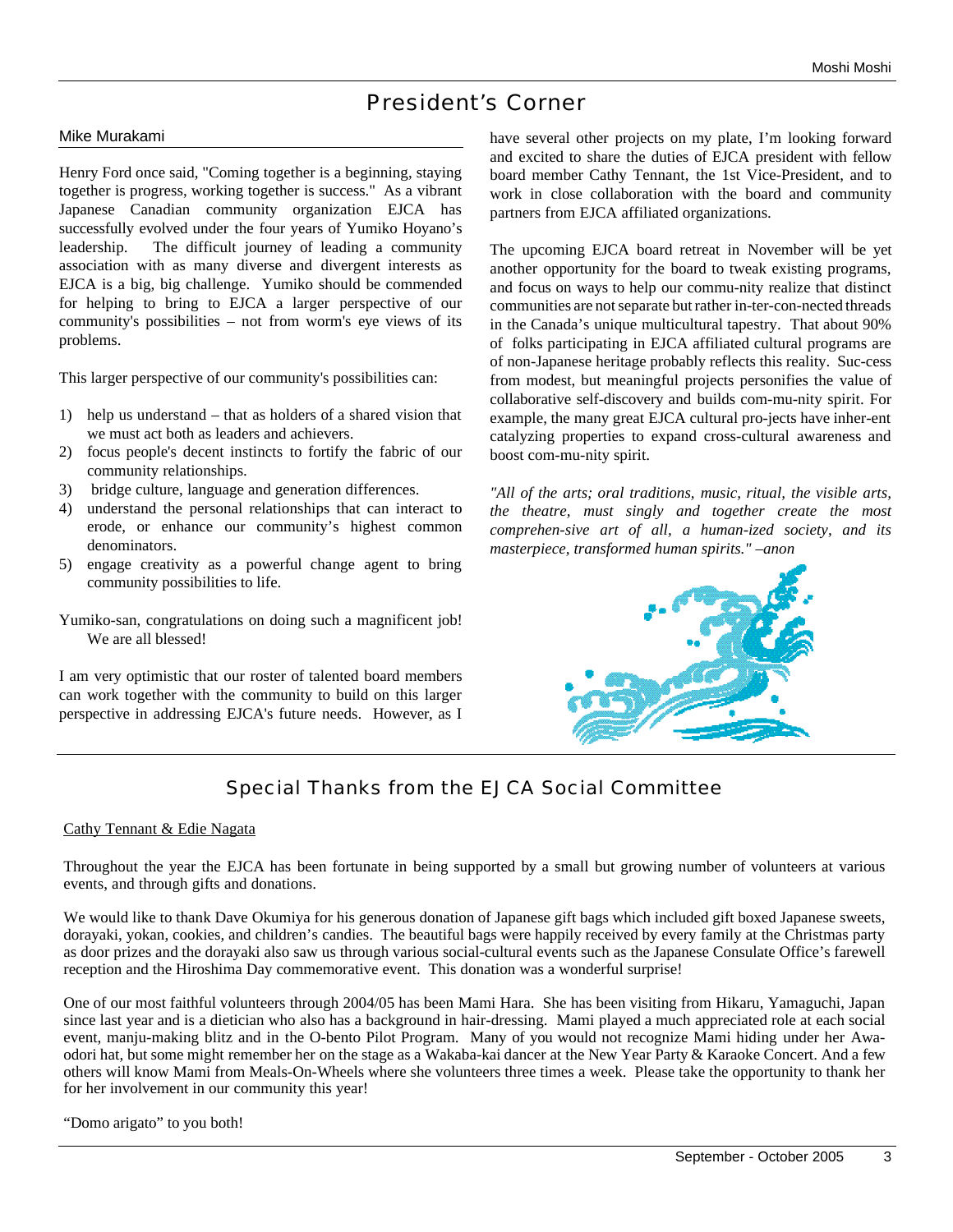## Thank You for Your Support for the Past 4 Years!

### Yumiko Hoyano, EJCA Past President

I would like to thank the EJCA members for your support for the last four years while I served the community president. Mike Murakami is now your new president and I ask you for your continuous support for EJCA. You will see under Mike's direction that our organization might be heading into a new direction.

During my terms the main goal of the board was to make the Nikkei community a comfortable & 'tanoshi' place to be, using the EJCA Centre as the focal point. The board held a number of retreats, envisioning workshops, discussions, to set our course on the right track. From these brainstorming sessions many, many project ideas for reactivating the community were put forward for the board to take action. For the last four years, to this end, we attenpted to hold one major event per month at the Centre for community members to attend, where you could meet friends, make new friends, and generally have fun and make yourself at home at the Centre. Overall, I think we accomplished this goal due to the hard work of the board and community.

EJCA is no longer the 'picnic in summer and Christmas party in winter only' organization. We are now a vibrant community of active and interesting people with many ideas; you now have to make a number to trips to the Centre to grasp everything which is going on there, and people are getting used to doing so. We have found out that the Centre can be used for variety of activities: it can be turn into an art gallery, a dance hall, a place for speeches, movie showings, all kinds of meeting, and of course mass cooking sessions. It is really up to you, the community members, how the Centre is used.

The board can provide guidance and leadership, but we need creative and out of the box ideas from everyone. I enjoyed seeing all of the things that have been happening at the Centre. Some of the new events in the past 4 years were dreamed up by myself in consultation with the board, while others came from the community. All of them were great events and activities.

And I really would like to thank our fortune for having the Centre where these activities can take place.

Our Centre was built due to the hardships endured by our predecessors, some of whom went through unspeakable treatment and civil right violations by our own Government. We have to always remind ourselves that the legacy of our predecessors was presented to us in the form of our community Centre, in order to rebuild our community. We have an obligation to guard it and use it wisely.

As far as I can see, the community has become more active and vibrant, not only over the last 4 years, but by leaps and bounds ever since the Centre opened in September of 1994. Although we are still far from satisfied, we must begin looking in new directions based on the fact that we now have a fairly active community. The new board has a number of issues that need to be looked at such as a seniors housing, integration of new comers, involvement of younger generations into the main stream activities, and the biggest challenge is how to maintain and promote the present level of interest and activities into the future.

Although I have stepped down from being the president, my interest in EJCA activities is still strong and am fully committed to continue working with the board as past president.

It has been an interesting four years, and I enjoyed working with so many people who are also very much committed to improving the Nikkei community. This year, I have volunteered to be the liaison to the Himawari kai, the newcomers group. My hope is to be the bridge between this group and EJCA to bring them much closer to each other. I ask your input and advice in this endeavor. I welcome any helping hand to achieve this goal. All the long-time ijusha like myself who live in Edmonton went through the process of getting integrated into the Nikkei community, similar to what the Himawari kai community is going through right now. We have a lot in common and there many things that we can share and learn from each other.

## Hiroshima Day, August 6, 2005

### Yumiko Hoyano

For the first time this year EJCA was formally involved with the Hiroshima 60th Commemoration planning. Working with the organizers, planning began in early summer. We were responsible for the following: to invite Mrs. Misako Tachibana (a Hiroshima survivor as well as a Hiroshima Maiden who received reconstructive surgery in the US in 1945-46) from Calgary to be the guest speaker; ask Kita no Taiko to perform at the City Hall ceremony; to ask the Consul General of Japan to donate prizes for the Thousand Cranes Design contest for Edmonton area schools; and to have the Awa odori group perform to add a more festive touch.

The press release was sent to the CBC, and they requested a TV inview with Mrs. Tachibana, which was conducted on Thursday and aired on the Friday August 5th news.

On Hiroshima Day, we went to City Hall and the ceremony began at 10:00 am with Taiko drumming. Mrs. Tachibana gave an excellent and moving speech on her experiences as an A bomb survivor. She got a standing ovation. After awards and prizes were given out for essays and 1,000-crane designs, the Awa Odori performed by dancing down the stairs from the Counxil Chambers. When we reached the bottom, audience participation was requested, and Mayor Mandel was one of the first to join in. We danced on the main floor of City Hall for quite some time and then disappeared to the back. The event was covered by all the TV stations and I saw our dance for the first time on on TV.

After lunch, we went to the EJCA Centre and Mrs. Tachibana again gave a good speech. After the speech we had a little bit of social time for community members to meet with her.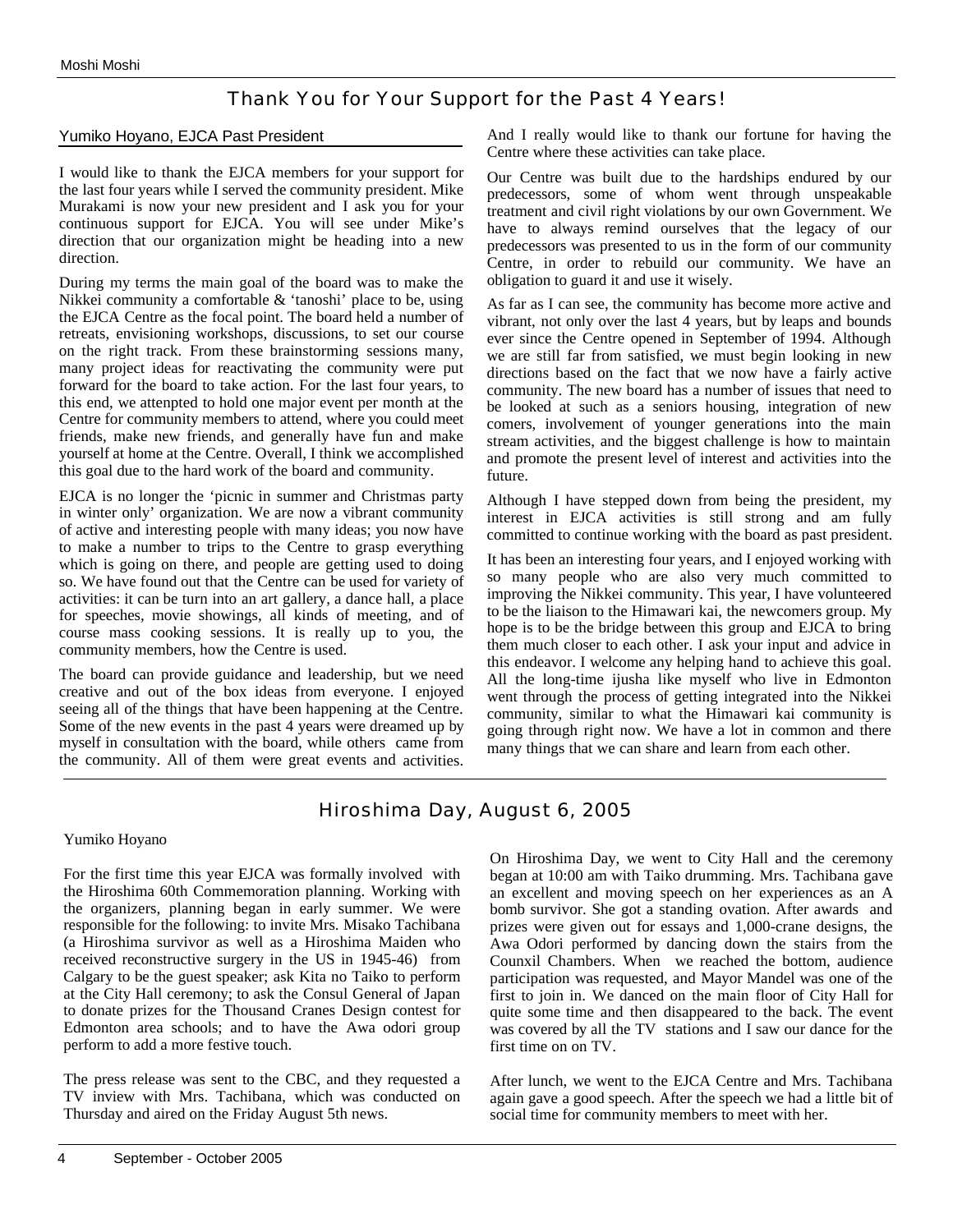In the evening, a dark and rainy night, Mrs. Tachibana and I went to the Folk Festival. where she lit the first candle on the main stage.This was preceded by a short speech on Hiroshima Day and nuclear disarmament. After all the lights were extinguished, Mrs. Tachibana lit a candle held by one volunteer who in turn lit a dozen candles. Each of these lit other candles, and before you knew it, the whole audience was holding lit candles; it was quite a sight.

The following morning, we were having a breakfast when we brought in the paper and to our surprise there was a huge picture of Mrs. Tachibana on the front page! I was glad that Mrs. Tachibana took the time to come to Edmonton to participate in the Hiroshima commemoration ceremony and she was treated to a number of surprises, much more than we anticipated. We obtained three more copies of the newspaper for her to take home, and then took her to the airport for her short trip to Calgary. She thanked us for giving her the opportunity and said this would be her last public appearance because she is getting too old to do this again. However, she was told that as long as you are alive, you have to continue speaking up against any war, not only the war she experienced.

It was an interesting, amusing and tiring week. It took a few days to recover from all that happened. It started out to be just a minor involvement but turned out to be a number of major events. However, it was worth it.

## COPANI XIII Conference Report

Looking at the Nikkei Community… Heritage & Health in the 21st Century

#### Mike Murakami

I was privileged to represent EJCA at the COPANI XIII Conference July 7 to 9, in Vancouver. The National Association of Japanese Canadians and the Greater Vancouver Japanese Canadian Citizens Association co-hosted the Thirteenth Biennial Convention of the Association of Pan American Nikkei, (COPANI XIII) at the Hyatt Hotel, Vancouver. The theme of XIII COPANI was "Our Heritage and Health in the 21st Century."

The umbrella organization, the Association of Pan American Nikkei (APN) is comprised of: Argentina, Bolivia, Brazil, Canada, Chile, Colombia, Mexico, Paraguay, Peru, Uruguay, USA and Venezuela. The Association of Pan American Nikkei is comprised of the following nations: Argentina, Bolivia, Brazil, Canada, Chile, Colombia, Mexico, Paraguay, Peru, Uruguay, USA and Venezuela. APN's general focus is on how Nikkei Communities have developed and thrived in those countries for over 100 years, in terms of their legacies, histories, opportunities, strengths and challenges.

APN's constitution was established in 1981 with main objectives being to:

- 1. Promote solidarity amongst its members sharing different realities and experiences.
- Exchange historical data.
- 3. Inform about the achievements reached by the Nikkei communities.
- 4. Promote the divulgement of the ancestral culture.
- 5. Promote the technical and cultural development of each Nikkei community.

Since the New York Pan American Nikkei Convention in 2001, a further purpose is to train Nikkei leaders with the goal of global development. The Vancouver COPANI XIII Conference involved the following range of Nikkei community development topics and networking opportunities.

#### **Youth:**

Taiko Drumming; Dance Workshop; About Media/Pop Culture Hapa Identity; Youth Projects Case Studies; Films: Presentation by Powell Street Festival, Jeff Stearns Film

#### **Human Rights:**

Comparing Indigenous Issues in Pan American Nikkei Countries; Tools for human rights community education; From a Silk Cocoon: Racial Profiling and Family Stories; Roundtable Discussion: Human Rights and Nikkei Community Organizations

#### **Business and Industry:**

Tourism Presentation and Panel Discussion; Marketing and Trade; Marketing Site visits

#### **Social and Community Development:**

Electronic Communication as a Community Development Tool Japanese Language Education and Cultural Heritage Comparing Second Generation Issues Research on Nikkei

#### **Cultural Development, The Arts, Institutions(Museums)**

•History of APN and the Nikkei Presence in the Americas/Nikkei in Canada

- •Nikkei on the Net/ The Japanese Canadian Legacy Project
- Literary Readings and Talk with Roy Miki
- Cultural Centres and Cultural Development
- •Museum: Heritage Food and Japanese Canadian Culture

#### **Intergenerational and Community Health:**

- •Cultural Conflict of Nikkei Migrants
- •Workers in Japan (Dekasegi)
- •Children of the Camps
- •Addressing the Social Support and Health Care Needs of Older
- Japanese Canadians
- Biracial Family Identity

#### **Doctors:**

- Open Forum:
- Institutional Video: Japanese Peruvian
- Clinic (Clinica Centenario)
- Controversies Involving Screening For Prostrate Cancer
- Tour of MidMain Community Clinic Vancouver

#### **Lawyers:**

- QC Presentation at Davis and Company
- Panel on Areas of Canadian Law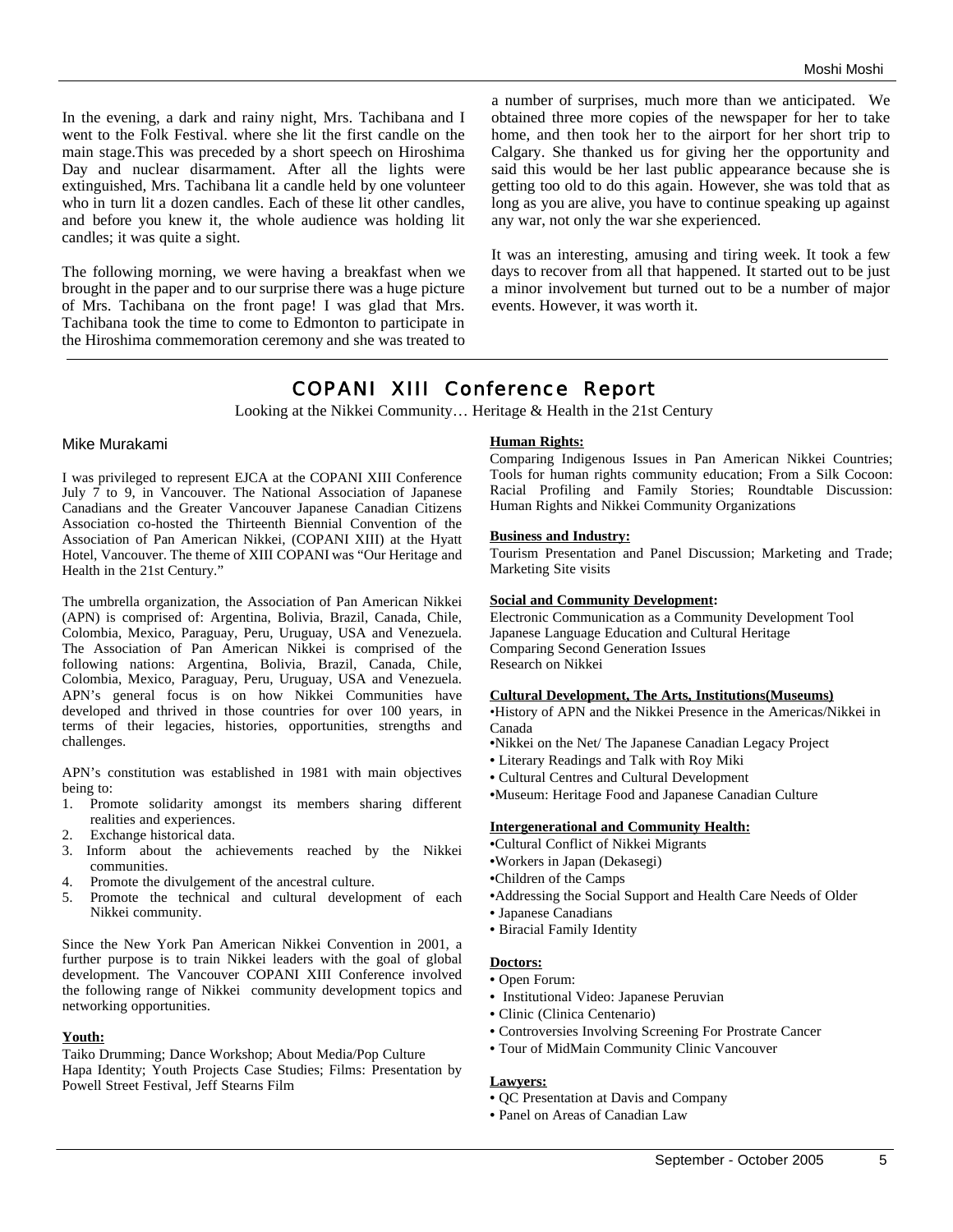- Supreme Court Tour
- Professional Legal Training Course
- Pan American Forum of Nikkei Attorneys

• Roundtable on Comparing Field of Law in Pan American countries

#### **Other Conference activities included:**

All Delegates History Tour of National Nikkei Museum & Heritage Centre and Steveston (an historic Japanese Canadian fishing community where many Japanese fishermen migrated and settled)

A Karaoke contest, APN Golf Tournament, a reception with the Consul General of Japan, a community dinner and a farewell banquet

As a member of the NAJC Human Rights Committee I found myself moderating three very lively Human Rights and community development related workshops:

- Comparing Indigenous Issues in APN countries
- Nikkei Human Rights Concerns and Education
- Social and Community Development Comparing Second Generation
- **Issues**

One of the last sessions, and for myself one of the most compelling conference experiences, was the Special Roundtable on Antiracism, Human Rights work and Nikkei Organizations: for NAJC and GVJCCA Human Rights Committees, interested others, moderated by Henry Kojima (NAJC, President). The Roundtable was attended by several senior members of the Japanese American Association who highlighted the parallels between Muslim Canadian circumstances (post 9/11 and 7/7) and those faced by Japanese Canadians and Japanese Americans 61 years ago. Although Japanese Canadians are one of the smallest ethnic groups (0.2%) in Canada, our fight to achieve a redress settlement from the Canadian government for civil rights violations was a

significant legal precedent that may have slightly moderated 'antiterrorism' initiatives against Canadian Muslims post 9/11.

This got me thinking about how Japanese Canadians in Edmonton fit in the picture and specifically in regards to EJCA's Mission:

To facilitate the development of an inclusive and vibrant Japanese Canadian Community within a multi-cultural Edmonton.

\_ To support the objectives of the National Association of Japanese Canadians by promoting respect and harmony among people of various cultures in the Edmonton area.

Coincidentally, the July 7th London bombings occurred within a day of one of the conference presenters, Grace Shimizu, a Japanese American human rights activist screening of the documentary - Caught In Between, that draws a connection between the internment of 120,000 Japanese Americans during World War II and the racial profiling, secret detentions and disappearances of Arabs and Muslims in the US today.

As a way to show our solidarity with Muslim and Arab communities in Edmonton we invited Karen Hamdon an Edmonton Muslim leader to be our keynote EJCA AGM speaker and screened the documentary - Caught In Between. Karen's inspiring speech made her audience richer in understanding and reinvigorated in our mission as a community that was similarly impacted by hateful misinformation and polices of racism over 61 years ago.

As communities who share a 'common consensus' on the importance of encouraging people to improve their community by cross-cultural dialogue, and 'active collaboration' on common concerns, Japanese and Muslim Canadians can build up 'community equity' in the form of good will and trust that can inspire other communities to engage similarly. Edmonton has evolved into a wonderfully vibrant multicultural community that identifies human rights as fundamental, not only for sustainable development, but for security as well. We are however, far from perfect.

## EJCA Seniors News

The next EJCA Seniors Club lunch and meeting on Wednesday September 28, will feature the 88th birthday celebration for Yuki Uno. Yuki was a star member of the famous Asahi baseball team in 1930s Vancouver. The Asahi team was inducted into the Canadian Baseball Hall of Fame and recently into the B.C. Baseball Hall of Fame.

### Monthly Meetings

The EJCA Senors Club meets on the 4th Wednesday of each month at the Centre beginning at 11:00 am. If you plan to attend please contact Ruby (475-7147) or Yoshiko (456-8694) one week before, so we know how many lunches to order. Cost of the lunch is \$8. Future meetings are September 28, 2005, October 26, 2005, November 23, 2005.

## Donations

EJCA gratefully acknowledges generous donations from the following:

Misako Tachibana, Calgary

Keifu-kai (Calligraphy group)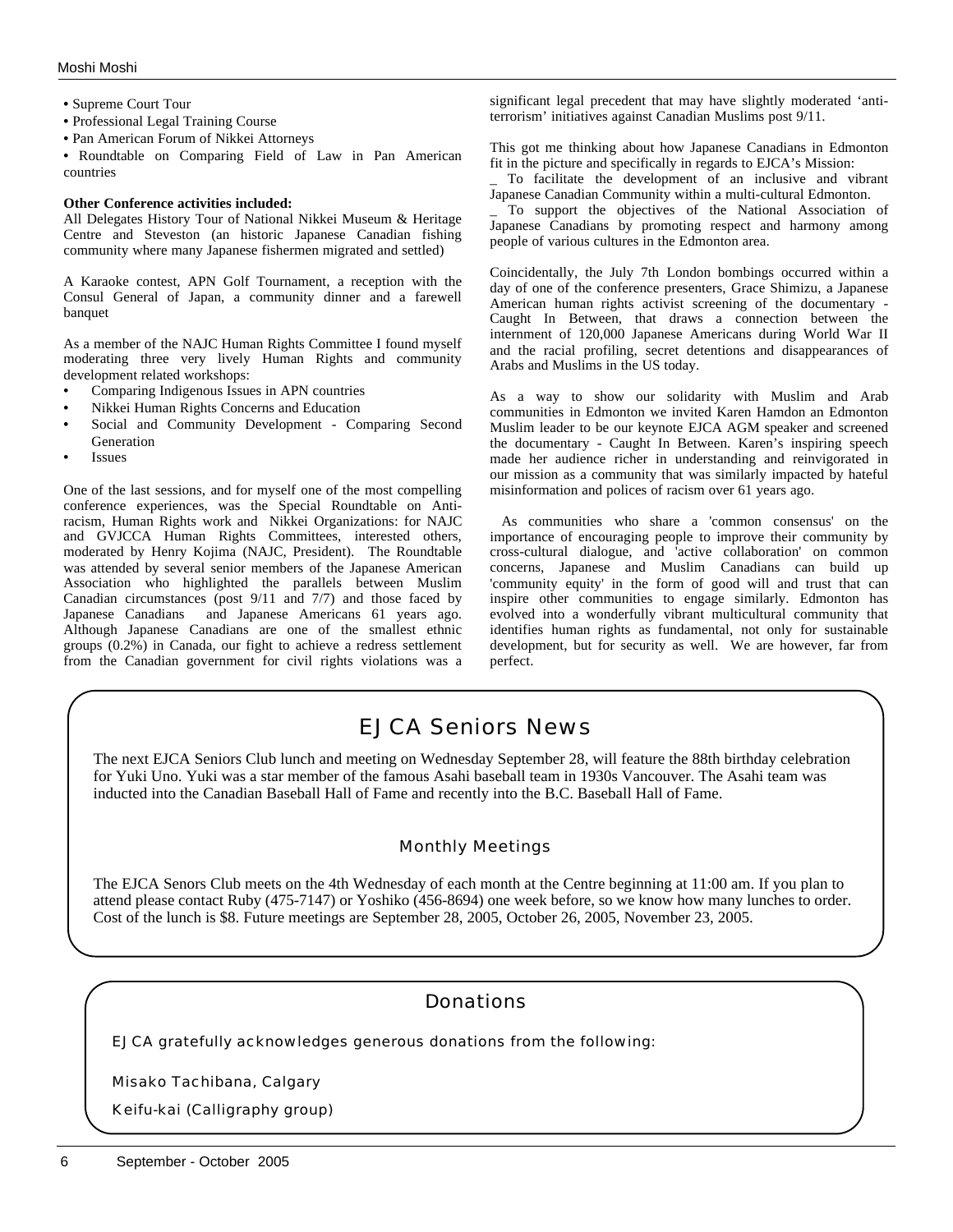## What is Hamanasu-kai (Wild Rose Group)?

Beginning in the mid 1970s there was a strong feeling in the community that we wanted a place of our own to get together and hold community events, especially a drop-in type facility for our seniors. A handful of women got together and began making all kinds of crafts items to sell and raise funds for such a place. Mrs. Hideko Kanade was a central figure in this endeavor. She opened her house to host craft making sessions and pricing items. This group grew to roughly 15 to 20 people who began to meet whenever there was an occasion for craft sales. We used to participate in the Southgate shopping centre annual Christmas handicraft sale, and even got the prize for best booth a few times. We made Japanese crafts: dolls, small quilts, all kinds of ideas came out from this group. We participated in Heritage Festival every year and sold hand made Japanese items. We gathered used Japanese wares and sold them under the "Things Japanese" label as well.

Our first centre was the rented facility on 51 Avenue, where we began making crafts from 1990 -94..

Before we moved into our present centre, this group of women worked hard to fund raise for more than 20 years, and pu the money into the 'Drop-in Centre Fund' set up by EJCA. This hard earned money which had accumulated to be about \$58,000 in 1994 was a very important contribution when EJCA decided to go ahead with building the Centre at the present location.

For some new members who do not know of the history of Hamanasu-kai, this information can be helpful to see what we were up to. After the Centre was built and fundraising for the Centre was no longer a priority, this group was dormant for a number of years. People were just plain tired and lost energy and a purpose for continuing.

Recently, as EJCA activities and events picked up, there were needs for this group's assistance and gradually the group began to get together again, making manju for sale, doing sewing such as making Happi coats for the Heritage Festival volunteers to wear, and other activities.

Whether Hamanasu-kai is going to exist in the future is uncertain. It will be up to the supporting member's will and that has to be decided very soon. The core group members ask for your input on the future of Hamanasu-kai. Thank you.

## Calendar of Upcoming Events

| September 28, 2005 | EJCA Seniors Club meeting, at the Centre beginning at 11:00 am                               |
|--------------------|----------------------------------------------------------------------------------------------|
| October 1, 2005    | EJCA Dinner Theatre, at the Centre beginning at 5:30 pm                                      |
| October 1-2, 2005  | NAJC Annual General Meeting, at the Centre all day Saturday and Sunday morning (9 am starts) |
| October 11, 2005   | EJCA Board meeting, at the Centre beginning at 7:00 pm                                       |
| October 25, 2005   | EJCA Seniors Club meeting, at the Centre beginning at 11:00 am                               |

## CIBC Run for the Cure - Sunday, October 2, 2005

The Northern Alberta JET Alumni Association would like to invite all EJCA members to join us on the Canadian Breast Cancer Foundation CIBC Run for the Cure on Sunday, October 2, 2005. You can run or walk...so all can join in. Registration is easy! Click on this link to register online and join our Team.

### **https://www.cibcrunforthecure.com/html/t.asp?t=60356&l=1**

If you register before September 16, 2005, the fee is only \$35, and after September 16, it is \$40. Once you register, you can set up a personal donation page where friends, family and co-workers can support you. Online donations are quick, easy and secure!

Visit the website for Team fundraising tips to get you started! Let's have fun together on Sunday October 2! Team Information Team Captain - Genevieve Carolan Team Name - NAJETAA Run Location - Edmonton Please visit our CIBC Run for the Cure Web site for Run Site maps, information on where to pick up Run Kits, prizes, volunteer opportunities and much more! https://www.cibcrunforthecure.com/html/

We appreciate your support and look forward to seeing you on Sunday, October 2, 2005.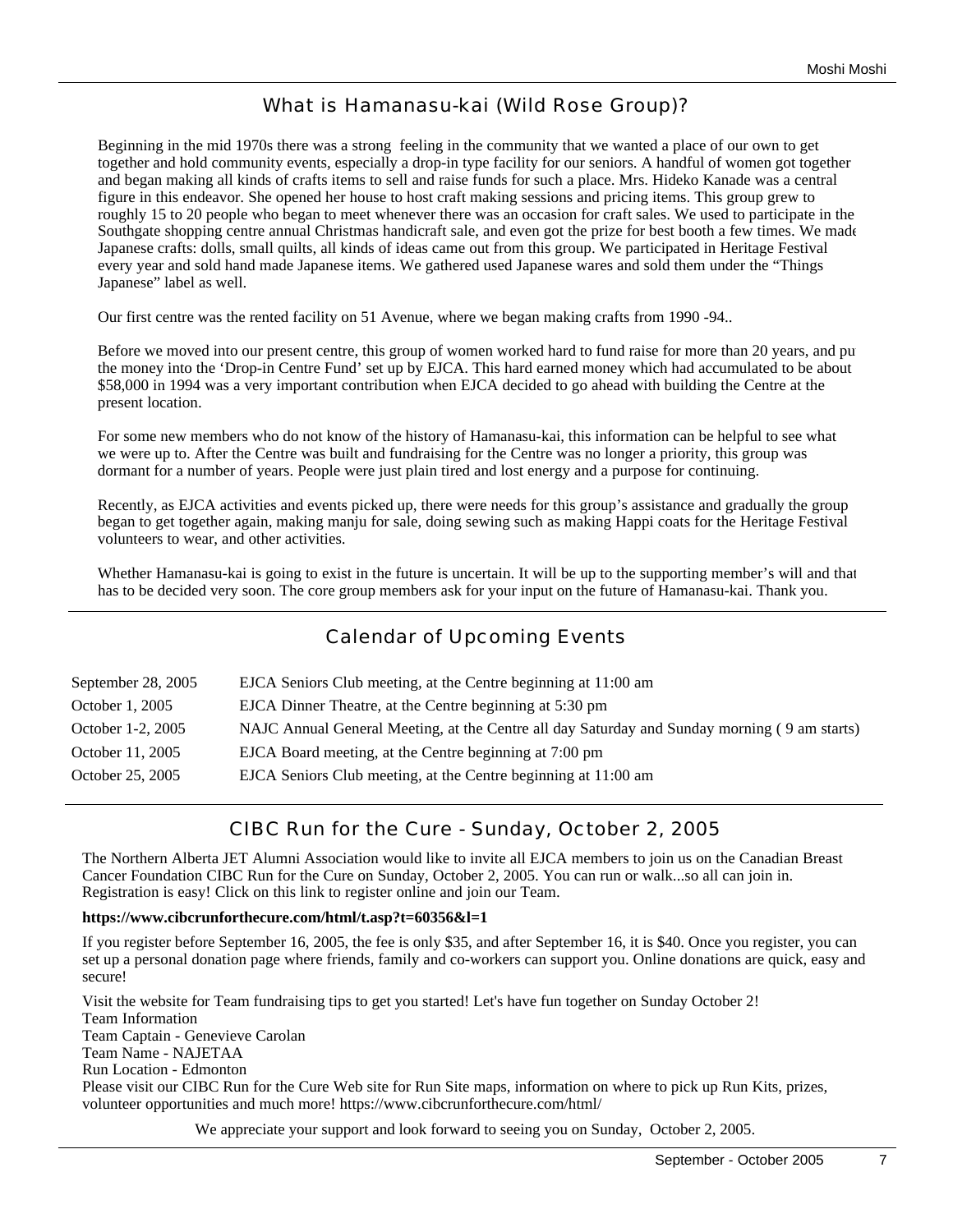# TAIKO WORKSHOPS



Kita No Taiko is holding beginner Japanese drumming workshops for the public

## **Workshops will be in late October and early November.**

cost is \$40 for a 3 hour workshop. Minimum age is 14 years old.

The beginner workshop is for fun with plenty of drumming, however, apprenticeships will be considered.

For more info or to get on our mailing list to be notified of the dates, or for a registration application (when available), call: **431-0300** or email: **info@kitanotaiko.ca** or go to **www.kitanotaiko.ca**

# *KITA • NO • TAIKO*

*Traditional Japanese Drumming Performances and Workshops*

# Flower Arrangement Classes Ohara School of Ikebana by Hiroko Okamoto

Place: EJCA Cultural Centre, 6750 - 88 Street

Time: Mondays 7:30 pm - 9:30 pm (4 times a month; no lessons on a 5th Monday)

Fees: \$30/month (Basic); \$40/month (Advanced I and II); \$50/month (Instructor, Master)

If you are interested in the class please come to the EJCA Centre on Monday evenings and register, or contact Ohara School of Ikebana Master Hiroko Okamoto..

## Contact: Hiroko Okamoto (780-431-9780) nihonshuji@gmail.com

About Ikebana

Ikebana, one of the traditional arts of Japan, has been practiced for more than six hundred years. It developed from the Buddhist ritual of offering flowers to the spirits of the dead. By the middle of the 15th century, with the emergence of the first classical styles, ikebana achieved the status of an art form independent of its religious origins, though it continued to retain strong symbolic and philosophical overtones. The first teachers and students were priests and members of the nobility, but as time passsed, many schools arose, styles changed, and ikebana came to be practiced at all levels of Japanese society.

The varying forms of ikebana share certain common features, regardless of the period or school. Any plant material branches, leaves, grasses, moss and fruit, as well as flowers - may be used. Withered leaves, seedpods and buds are valued as highly as flowers in full bloom. While a work may be composed of only one, or of many different kinds of materials, the selection of each element demands an experienced eye, and the arrangement requires considerable technical skill in order to create a kind of beauty that cannot be found in nature.

What distinguishes ikebana from simpler decorative approaches is its asymmetrical form and the use of 'empty' space as an essential feature of the composition. A sense of harmony among the materials, the container and the setting is also crucial. These are characteristics of the Japanese aesthetic feeling that ikebana shares with traditional paintings, gardens, architechture and design.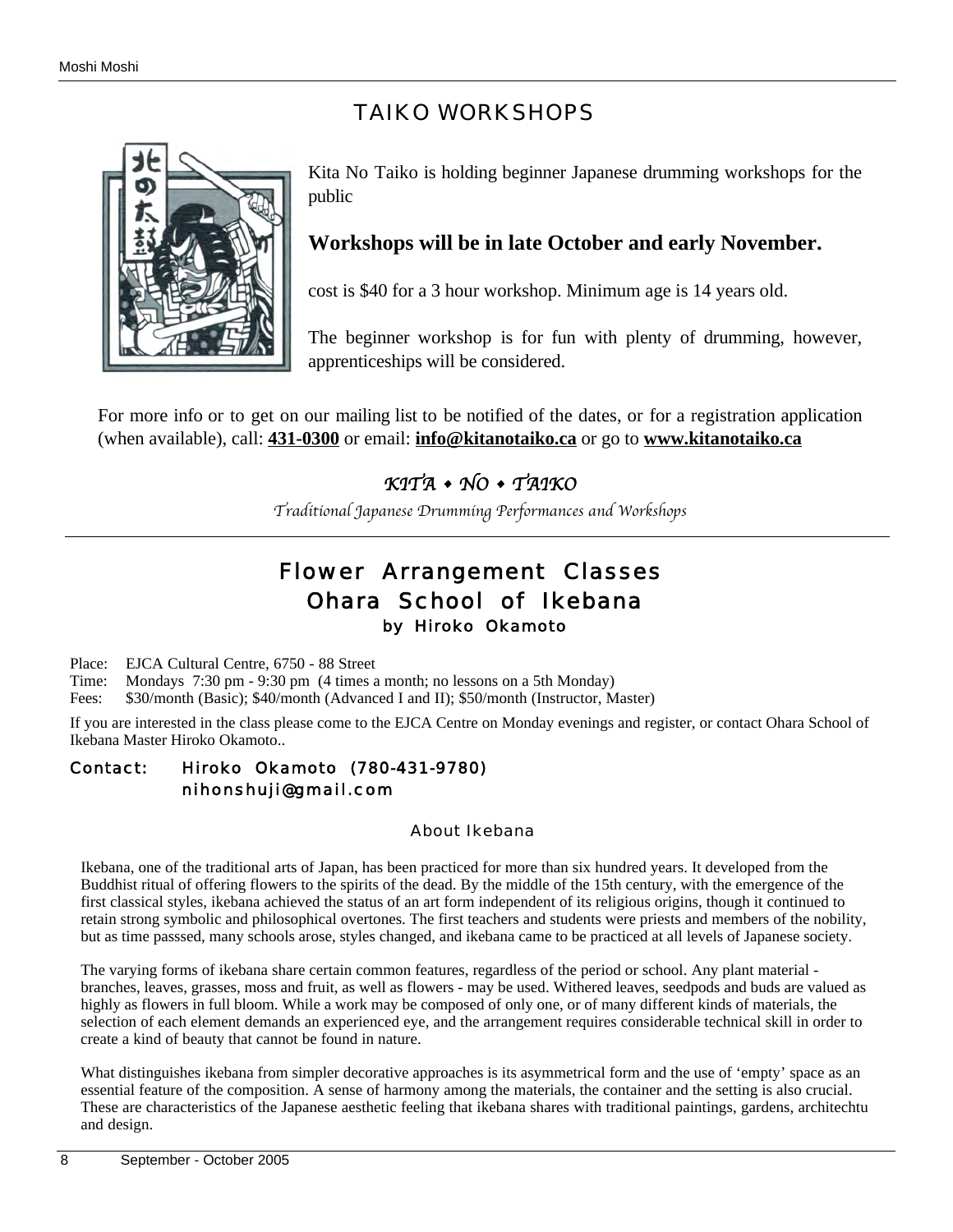# 『]快適』『清潔』をお求めのあなたへ

*Enjoy the comfort of the latest hi-tech bidet*

*Unlike a traditional bidet, you sit on a heated seat while using the multi-functions of the Personal Hygiene System.* 



**For information or purchase, please contact ASA (Aita Sales Agent) Phone (780) 922-4313 Fax (780) 922-4593 e-mail: msaita@oanet.com**

## MACHIDA COMPUTER SYSTEMS

Custom Assembled Computers Televisions \* Electronics \* VCR's (Sales and Service) David Machida (dmachida@telus.net)

90 Garnet Crescent Sherwood Park, AB T8A-2S4 Ph/780 467-5377

# TONY the TAILOR

ALTERATION SPECIALIST JUNKO DARASENG

Specializing in LEATHER, FUR & SHEEPSKIN All types of mens & ladies clothes, coats & jackets Telephone 2nd Fl. 10145 - 104 Street Edmonton, Alberta T5J 0Z9 **426-4654**

Open - Monday-Saturday

# YOSHIO SUMIYA

Barrister, Solicitor & Notary Public

**FREE INITIAL CONSULTATION Weekend, Home and Hospital Appointments**

**General Law Practice Including:**

**Personal Injury and Accident**

*No Fees until your case resolved Lower Fees, More Money to YOU Fee by Percentage of Recovery*



**Business Divorce and Custody Employment Criminal Wills and Estates Real Estate**

**Unit 309, 10405 Saskatchewan Drive Edmonton, Alberta T6E 4R9**

**Phone: (780) 917-3356 Fax: (780) 437-5788**

# 寿司わさび

*Sushi WASABI*

**5714 - 111 Street Edmonton, AB**

**Business Hours**

Tues-Thurs: 11 AM - 1:30 PM; 5 PM - 9:30 PM Fri: 11 AM - 1:30 PM; 5 PM - 10 PM Sat: 5 PM - 10 PM Sundays & Holidays: 5 PM - 9 PM CLOSED Mondays

> **Phone: 433-0533 Fax: 413-4138**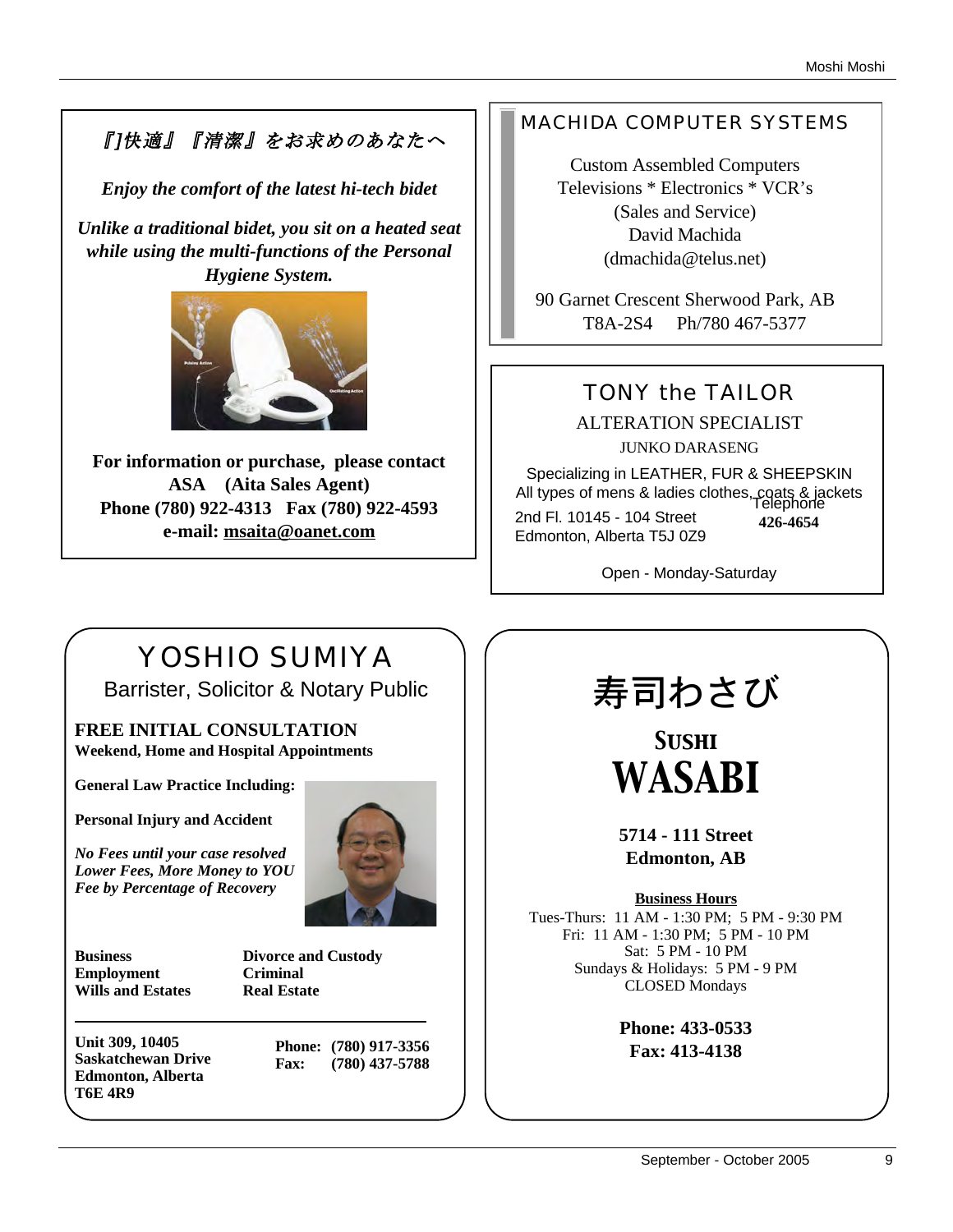

## プログラム

| 5時半 - 6時  |         |           | 食前社交の時間                          |
|-----------|---------|-----------|----------------------------------|
|           | 6時--7時半 |           | アルバータ牛ステーキ、テイバーコーン、アルバータポテト      |
| 7時半 ー 8時半 |         |           | ミエコ・オーウチの「豆腐戦争                   |
|           |         |           | ジャレット・マツナガ・ターンブルの「小鳥の物語」         |
|           |         | 8時半 ー 9時半 | 社交の時間 (NAJC役員、カナダ各地からの代表者達に会う機会) |

## デナー

デナーはアルバータ産牛肉のステーキを大きなバーベキューを使ってあなたの好みに調理し、アルバータの有名なテ イバー・コーンとアルバータ・ベークト・ポテト、デザートと飲み物の豪華版

### ミエコ・オーウチの「豆腐戦争」



1930年代にバンクーバーのジャパン・タウンで育った「よう子」の物語。よう子の母, 千葉夫人は下 宿業をしており、いつも美味しい食事を下宿人達に出していた。よう子の仕事はチャイナタウンの チャンさんの所の一番美味しい豆腐を買って来ることだった。よう子はチャンさんの息子のウイルソ ンと大の仲良しになったが遠い日本と満州に戦争が二人の友情を脅かすようになった。ウイルソンと よう子は友達でいられるように密計を立て、千葉夫人が最上の豆腐を続けて使えるように計画した。

ジャレット・マツナガ・ターンブルの「小鳥の物語」

羽根を痛めて家に帰ることが出来なくなった小鳥と彼女らにはわからない言葉を話す祖父と二人の 姉妹との物語が交差する劇。ジャレットと彼の日系人祖父との関係に基づいたお話。



# デナー・シアター切符発売

一枚25ドル、夫婦用二枚45ドル

予約はセンター(デーブ, 466-8166) 又はジム(437-7730)へお電話(留守の場合は詳しいメッセージを残して下さい)

## 下記は切符を受け取る日程と時間です:

9月21日(水、4-6pm)、9月23日(金、4-6pm)、9月24日(土、2-4pm) 9月25日(日、2-4pm)、9月28日(水、1-6時)

## 切符は9月28日までにセンターで入手してください。 当日の切符販売はありません。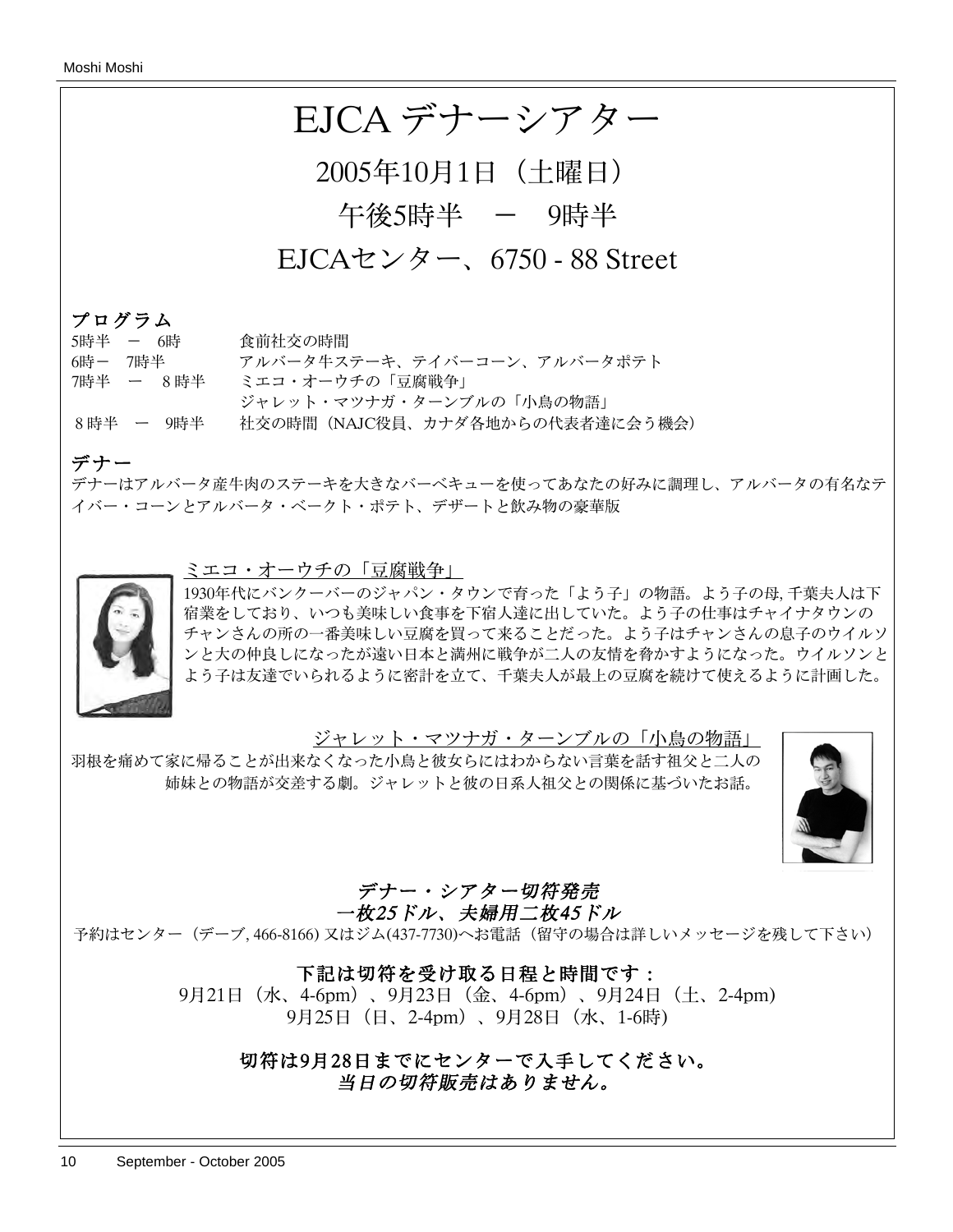# EJCA会長の言葉

#### マイク・ムラカミ

ヘンリー・フォードが昔言いました、「集まることが始まり、 一緒にいることが進展、一緒に働くことは成功」と。活発な日 系カナダ人団体としてEJCAは過去4年間のユミコ・ホヤノの リーダーシップの元で進展することに成功しました。EJCAのよ うな多様で多数の関心ごとがあるコミュニティー協会を率いて いくことは大きなチャレンジです。ユミコは私たちのコミュニ ティーの可能性を大きな視点からEJCAへ持ち来んできたことで 賞賛されます、問題点ばかりに注意を注ぐことでは無く。

これらの大きな視点からのコミュニティーの可能性とは:

- 1. 私たちの理解を助ける ー 共通の望みを持つ者として私 たちはリーダーであり、達成者でなければならない
- 2. 私たちのコミュニティー内での関連/関係を強化するため に人々の穏当な直感に注目する
- 3. 文化、言語、世代のギャップに橋をかける
- 4. 私たちコミュニティーの共通最高の分母を破壊したり強化 する働きをする個人間の関係を理解する
- 5. コミュニティーの可能性を生かすために想像力を強い変革 剤とする

ユミコさん、すばらしい仕事をしてくれてありがとう。私たち は幸運です!

私は才能のある役員達がコミュニティーと働いてこれらの大き な視点にたってEJCAの将来のニーズに答えることができるであ ろうと楽観しています。しかし、私はたくさん他のプロジェク トを抱えているために、第一副会長のキャシー・テナントと会 長の仕事を分かち合い、役員会やEJCA関連グループのコミュニ ティー・パートナー達と一緒に仕事をしていくことと楽しみ に、また期待しています。

11月にある役員会のリトリートでは現存のプログラムを見直 し、一個のコミュニテイーは分立したものではなく、カナダの 多重文化のタピストリーの一つの糸として他と関連しているこ とをコミュニティーが理解する助けとなる方法に焦点を当てる つもりです。EJCA関連の文化プログラムに参加している約90 パーセントの人たちは非日系/日本人であることがこの現実を 反映していると思います。小さくても意味のあるプロジェクト は共通した自己再発見の価値を具現化し、コミュニティー精神 を作り上げます。例えば、EJCAの多くのすばらしいプロジェク トは文化間の目覚めに発展し、コミュニテイー精神を増強する 働きをす性質を持っています。

「全ての芸術:口答伝統、音楽、儀式、美術、劇場、は単独に また一緒に、最も全体的な芸術、人間社会を作り上げます。そ してその最高の作品は人間の精神を変えます」

## 2005年年次総会と「和の庭」開園式ー9月10日

今年の年次総会は9月10日に30名ほどの参加者を迎えて行われました。新役員の名前が示され承認されました。ユリ・ナカノさ んだけが新入りで他の役員は残りました。今回役員を辞めたのはタツヤ・キン、スコット・タナカの2名です。会計報告、各委員 会、グループからのリポートなどの後、新役員会がセンター使用規則を見直すことで閉会しました。

総会のあと「二つの間に挟まれて」と言うフイルムを鑑賞。現在のモスラム人と60年前の日系人の間が平行していることを調べ たドキュメンタリー。その後ケアレン・ハムドンのモスラム社会を代表してのスピーチがありました。彼女は世界の平和は小さ いステップで到達できること、それはまた普通の人たちの行動でできることで政治家たちではないこと、を話しました。

センターの前庭は完成からはほど遠い現状ですが、リボンを 切って、開園式を行いました。リボンを切る時は雨も止んで天 候も協力してくれました。ガーデン・パティーが始まる頃は日 系社会だけでなく、アーガイル・コミュニティーからも大勢の 人たちが参加しました。

三つもの大きいイベントを午後の短い時間内に行い、全てがス ムーズに進むためには綿密な計画が必要でしたが、かなりうま くいったと思います。AGM計画委員会はイベントの計画を立て ただけでなく、食べ物から会場のデコレーションまで詳細にわ たっての準備をし、遂行しました。上出来でした。

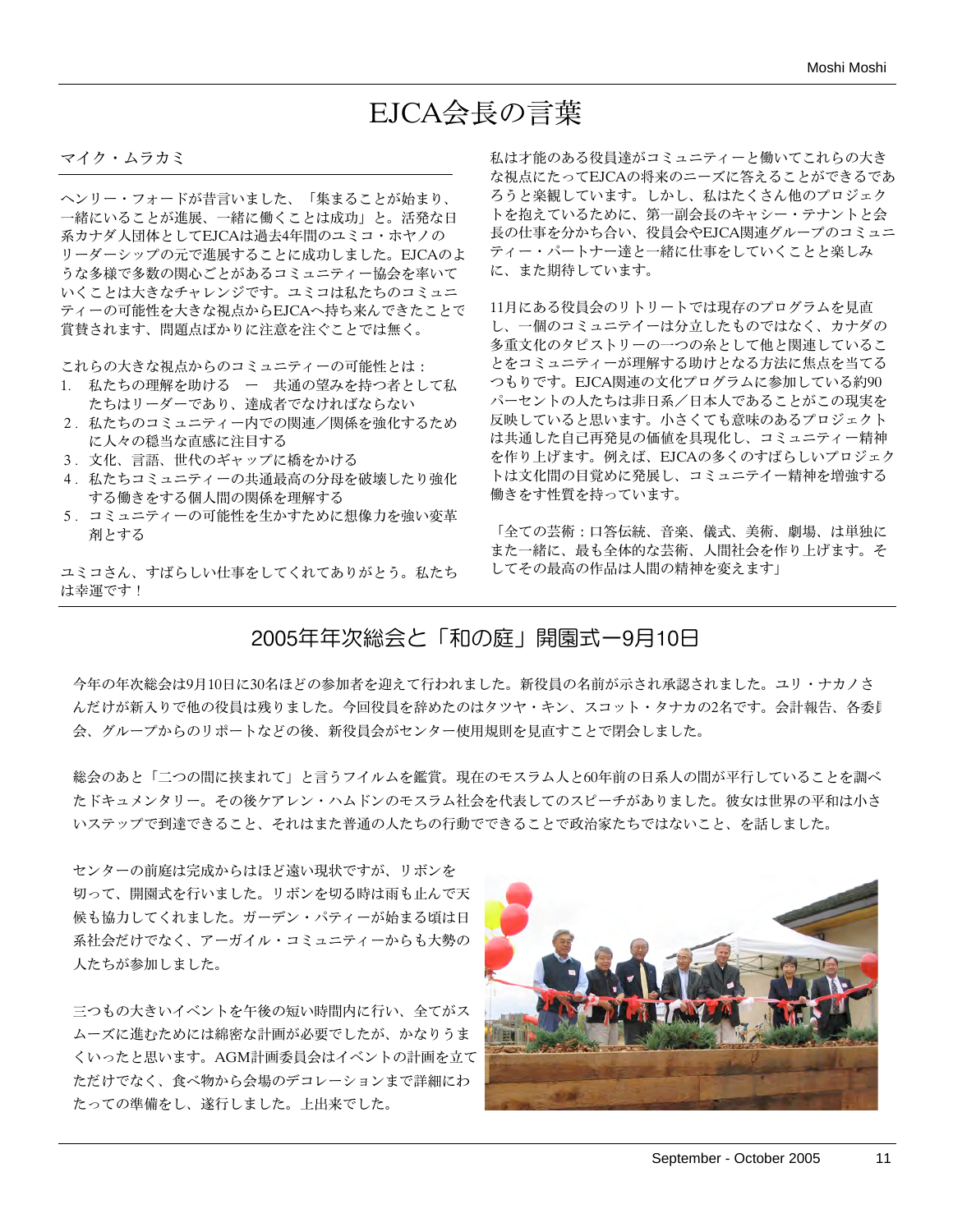#### Moshi Moshi

## 市役所、EJCAセンター、フォーク・フェスティバルの「広島の日」

#### ホヤノ・ユミコ

今年始めて、EJCAは「広島の日・60周年記念式」企画に参加し ました。オーガナイザーの人たちと夏も早くから計画に加わり ました。次の項目が私の担当でした:原爆被害者で、広島乙女 の一人である橘美才子さんをカルガリーからゲスト・スピー カーとして招待すること、北の太鼓に参加してもらうこと、総 領事館からエドモントン地域の学校が参加した千羽鶴デザイ ン・コンテストの賞品を寄付してもらうこと、当日の昼食会の 手配をすること、式典を軽い雰囲気でしめくくるために阿波踊 りグループに参加してもらうこと、などでした。

大体の計画が立った頃、CBCテレビ局のニュース室へイベント の計画を知らせました。すると女性リポーターが橘さんをイン タビューしたい、一日早くエドモントンへ来てほしいとのこと でした。打ち合わせのためにCBCまで彼女に会いに行き、内部 を案内してもらいました。一日早く来られた橘さんのインタ ビューは8月4日我が家で行われ、8月5日に放映されました。

8月5日(金)は市役所でリハーサルと打ち合わせがあり、夜は 自宅に友人数名を招いて橘さんを囲んでの夕食会をし、楽しく 過ごしました。皆さんが去った後、橘さんの原稿に目を通し、 かなり短くしてスピーチ時間が超過しないように調整しまし た。

「広島の日」は朝10時からの式典。太鼓の力強い響きで式が始 まり、市長や教会リーダーたちのスピーチがあり、その後橘さ んのスピーチがありました。原爆被爆者としての経験をはなし てとても良いスピーチとなり、終わると、全員総立ちでの拍手 をもらいました。フォーク・フェスティバルからの歌手の歌や エッセイの朗読、受賞者への賞を手渡すことなどが続きました が、私は阿波踊りの衣装を着けるために控え室へ行き、踊り子 たちは全員三階の階段の一番上に集まって、音楽が始まってか ら踊りながら階段を降りて来ると言う振り付けでした。一階に 着いてから見ている人たちの参加を促し、市長さんが一番先に 踊に加わりました。大勢が踊り列に加わり、随分長く踊りまし た。このイベントは各テレビ局がその日の夕方のニュースで流 しましたので、阿波踊りをテレビの画面で見ることができまし た。

昼食後、センターへ向かい、そこでも橘さんは良いスピーチを してくれました。5、60名が集まってくれました。スピーチのあ とは茶話会のような時を持ちました。

夜、私と橘さんは当時開催されていたフォーク・フェスティバ ルへ向かいました。小雨の降るとても暗い夜でした。入り口ま でオーガナイザーの人が向かえに来てくれ、VIP のテントで出 番まで待ちました。私たちの番が来て、メイン・ステージに上 がりました。強いスポット・ライトが私たちの顔に当たり、ど れくらいの聴衆者がいるのか会場は全然見えません。広島の日 と核兵器反対の短いスピーチの後、会場の電気などの明かりを 全部消すようにとのアナウンスメントがありました。本当に 真っ暗でした。橘さんは側に立ったトーチからろうそくに火を 点け、その火を次の一人のろうそくへとつけました。その人が 5、6人のろうそくに火を点け、その人たちがまた5、6人に火を 点け、あっと言う間に会場の全員が火の点いたろうそくを掲げ ていました。みごとな眺めでしょた。

翌朝、朝食を取っている時、ジムが新聞を取ってきました。開 いてみて、第一面に橘さんの写真が大きく載っているではあり ませんか。記事も正確なものでした。橘さんには時間を取って 当市へ来て頂き、私たちのイベントに参加してもらったのでし た。私たちの予定以上に彼女の存在の反応があり良かったと思 いました。写真の載っている新聞を三部買ってカルガリーへの お土産としました。エアポートへ行きお別れをしましたが、橘 さんはこのような機会を与えてくれてありがとうとお礼を言わ れました。もう年なのでこれが最後かもしれないと言ってまし たが、生きている限り戦争反対を言い続けなければならないの ですよ、あなたのような立場の人は少ないのですから、あなた が言うと人は耳を傾けてくれるのですから、と続けてもらうよ うに頼みました。

とても面白く、楽しく、疲れた一週間でした。色々なハプニン グから回復するには2、3日かかりました。ほんの小さい部分だ けに参加するはずでしたが、数々の大きなイベントへと発展し ていきました。でもやりがいのあることばかりでした。

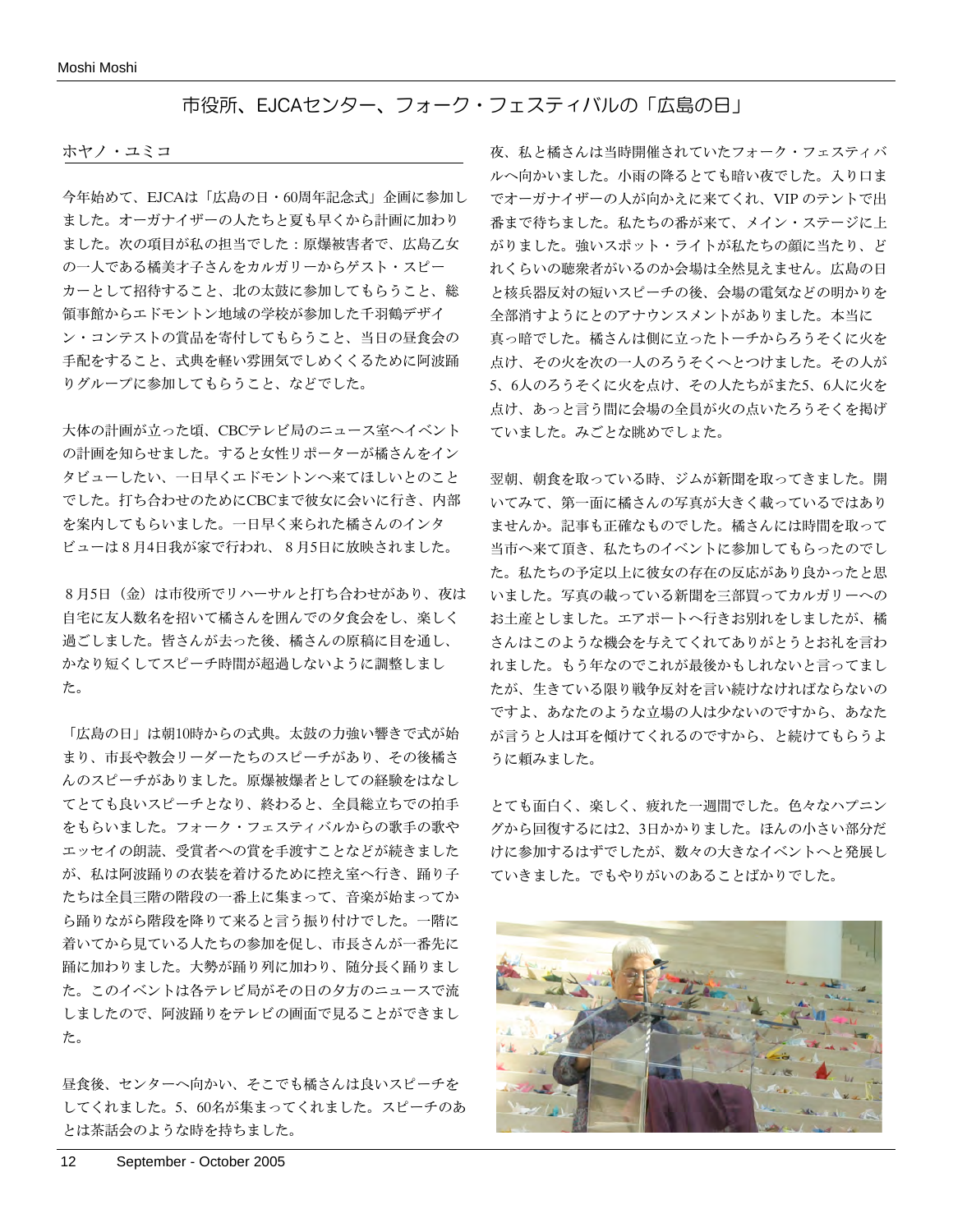# はまなす会って何?

1970年代の中頃には日系コミュニティーの中には自分達の集ま る場所が欲しい、そこでいろいろな催し物が出来、特にシニア 達のドロップ-インーセンターとなるような場所が欲しいと言 う要求が強く出てきました。金田秀子さんをその中心としてこ の目的のために少数の女性達が集まり色々な手芸品を作り資金 作りのために動き出しました。彼女は自宅を解放してクラフト 作りや値段付けなどをしました。このグループは15名から20名 近くの人たちで支えられ、資金作りの機会があるたびに集ま り、せっせと手芸品を作りました。サウスゲートで毎年あった クリスマス手芸品販売会にはいつも参加し、私たちのブースが 二三度最高賞をもらったこともありました。ヘリテージ・フェ スティバルも良い資金作りの機会でした。日本の手芸品を作り ました。また家庭で使わなくなった日本風な食器や小物をコ ミュニティーから寄付してもらいそれらを売ったりしました。

51アベニューに会館を借りた時にはそこを使って手芸品作りに 励みました。

センターが出来る前の20年以上にわたってはまなす会は良く働 き、出来た資金をEJCAが作った「ドロップ-インーセンター・ ファンド」へ入れ続けました。EJCAが現在の場所にセンターを 建設することに決めた時、この会はこのようにしてこつこつと ためたお金を全部投入することができました。5万8千ドルあり

ました。

新しいEJCA会員にはこのようなはまなす会の歴史を知ること は、この会の存在の意味を知る上で参考になるかと思います。 現在のセンターが出来た時この会の目的としていた資金作りが いらなくなり、この会の活動も低迷してしまいました。会に協 力していた人たちも疲れ、エネルギーも目的もなくなったので した。

最近、EJCAの活動が活発化してきたのに連れて、この会の助 力を必要とする事も出てきました。例えば、ヘリテージ・フェ スティバル用の饅頭作りとか、ハッピ作りとか。

今後はなます会の存在が続くかど うかは確かではありません。それ はいままで、また今後この会を通 じて何かをしようと言う人たちの 意志にかかっています。そしてそ れはかなりすぐにも決めねければ ならないことです。はまなす会の 中心となっている人たちはこの会 の今後の方針として皆さんからの ご意見をお待ちしています。



# ひまわりの会報告

●「ひまわり」活動の報告

7月7日から始まった、「夏休み子供会」は無事に終了いたしま した。クラフトなどの企画を日本語のお友達と一緒に楽しみま した。また、子供会を実施中に、学齢期のお子様のために「夏 休みの宿題部屋」を設けました。こちらの方も楽しんでいただ きました。最終日の8月25日には「縁日」を企画し、ボーリング や、魚釣り、くじ引きなど、様々な催し物を揃えました。子供 も大人も一緒になって楽しむことが出来ました。子供会終了後 は、引き続きポトラック交流会を行い、美味しい料理を頂きな がら、歓談しました。毎回約20人(全8回)のお子さんに参加し ていただき、盛況に終える事ができました。また、ボランティ アとして、すべてのプログラムをすすめていただいた先生方、 ありがとうございました。紙面を借りてお礼申し上げます。

今後の予定につきましては、内容が決まり次第「もし」や、 「ひまわり回覧板」などでお知らせいたします。

- ☆ ひまわりでは開催した講演会の記録を、ひまわりの会開催 時にご閲覧いただけます。リストは次の通りです。詳しい お問い合わせは金(下記)までお知らせください。 1、デイケア、リブイン ケアギバーについて 2、エドモントンでの車生活について 3、日本人医師による医療の話 4、夏の楽しみ方
	- 5、エドモントン総領事館のお話

「ひまわり」は、参加される方々や、この会に興味のある方々 の意見に耳を傾けながら今後も頑張っていきたいと思います。

お問い合わせは、 金 紀子 Tel 439-3979 e-mail:< g\_kija@hotmail.com > まで



(ひまわり役員 森田記)